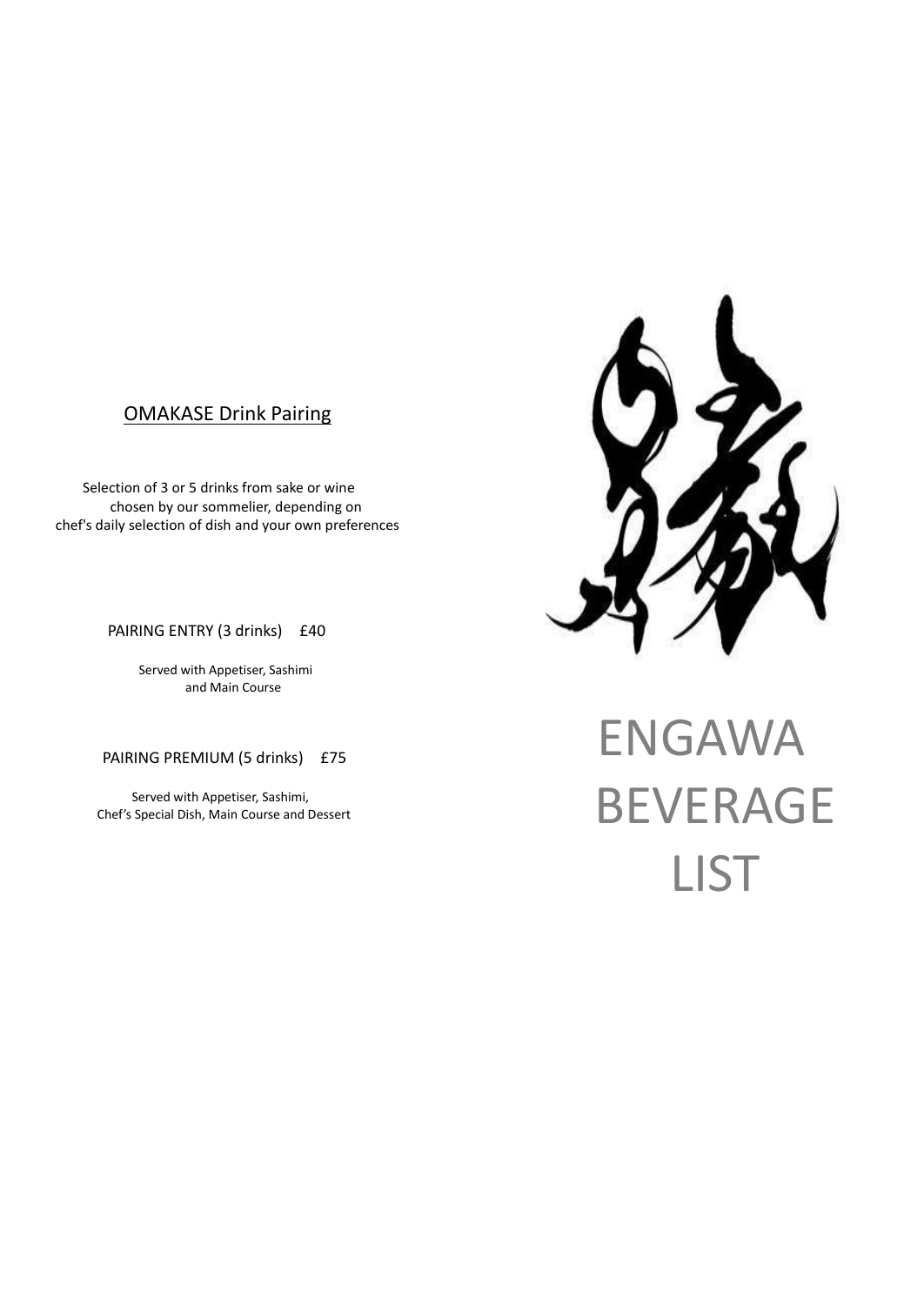Slovakia Gruner Veltliner

#### Japanese Beers

| KIRIN ICHIBAN (Lager)                                                                       |    | 6  |                                                                                                              |     | Bottle |
|---------------------------------------------------------------------------------------------|----|----|--------------------------------------------------------------------------------------------------------------|-----|--------|
| ASAHI SUPER DRY (Lager)                                                                     |    | 6  | <b>MERLOT MASSILLAN</b><br>Languedoc-Roussillon France<br>Merlot                                             | 38  |        |
| Wine by the glass                                                                           |    |    | <b>CABERNET SAUVIGNON</b><br>CHATEAU ST MICHELLE<br>Washington, USA<br>Cabernet Sauvignon                    |     | 48     |
| Sparkling Wine 125ml                                                                        |    |    | FABRE MONTMAYOU RESERVADO<br>Mendoza, Argentina<br>Malbec                                                    |     | 51     |
| DOMENICO DE BERTIOL<br>Valdobbiadene, Italy<br>Glera, Pinot Bianco, Verdisio                |    | 10 | CAVA DE TURCKHEIM, PINOT NOIR<br>Alsace, France<br>Pinot Noir                                                | 54  |        |
| LAURENT PERRIER BRUT LA CUVEE<br>Champagne, France<br>Pinot Noir, Pinot Meunier, Chardonnay | 20 |    | YANGARRA ESTATE SHIRAZ<br>Mclean Vale, Australia<br>Shiraz                                                   | 58  |        |
| LAURENT PERRIER LA CUVEE ROSE<br>Champagne, France<br>Pinot Noir, Chardonnay                | 36 |    | FLEURIE PONCIE, DOMAINE DU VISSOUX<br>Beaujolais, France<br>Gamay                                            |     | 59     |
| White Wine (Organic & Biodynamic) 125ml                                                     |    |    | CHATEAU PAVILLON ROCHER<br>Bordeaux, France<br>Merlot, Cabernet Sauvignon, Cabernet Franc                    |     | 71     |
| DOMAINE LA BRUYERE, TOURAINE CHENONCEAUX<br>Loire, France<br>Sauvignon Blanc                | 9  |    | VALENCIOSO RIOJA RESERVA<br>Rioja, Spain<br>Tempranillo                                                      | 75  |        |
| STAFFELTER HOF - MAGNUS<br>Mosel, Germany<br>Riesling                                       | 10 |    | <b>RUSSIAN RIVER MacMurray</b><br>Sonoma, USA<br>Pinot Noir                                                  | 80  |        |
| L'Archetipo Verdeca Sette Lune 2017<br>Italy<br>Verdeca                                     | 11 |    | <b>BAROLO, VIGNETI DOCG</b><br>Piedmont, Italy<br>Nebbiolo                                                   |     | 100    |
| DOMAINE DE LA MOTTE CHABLIS 1 CRU BEAUROY<br>Burgundy, France<br>Chardonnay                 | 15 |    |                                                                                                              |     |        |
| Orange Wine (Skin Contact White Wine) 125ml                                                 |    |    | <b>Fine Red Wine</b>                                                                                         |     | Bottle |
| L'Archetipo Susumante 2019<br><b>Sparkling Rose</b><br>Italy<br>Susumaniello                | 14 |    | GEVREY CHAMBERTIN, "EN CREOT"<br>DOM.MARCHAND-GRILLOT<br>Burgundy, France<br>Pinot Noir                      | 119 |        |
| Folias de Baco Curtido 2020<br>Douro, Portugal<br>Moscatel                                  | 12 |    | <b>CHEVAL DES ANDES</b><br>Mendoza, Argentina<br>Malbec, Cab Sauvignon, Cabernet Franc, Merlot, Petit Verdot |     | 214    |
| Slobodne Supermajer 2017                                                                    |    | 15 |                                                                                                              |     |        |

#### Red Wine

| MERLOT MASSILLAN<br>Languedoc-Roussillon France<br>Merlot                                 |    |    | 38  |
|-------------------------------------------------------------------------------------------|----|----|-----|
| CHATEAU ST MICHELLE CABERNET SAUVIGNON<br>Washington, USA<br>Cabernet Sauvignon           |    |    | 48  |
| <b>FABRE MONTMAYOU RESERVADO</b><br>Mendoza, Argentina<br>Malbec                          |    |    | 51  |
| CAVA DE TURCKHEIM, PINOT NOIR<br>Alsace, France<br><b>Pinot Noir</b>                      |    | 54 |     |
| YANGARRA ESTATE SHIRAZ<br>Mclean Vale, Australia<br>Shiraz                                | 58 |    |     |
| FLEURIE PONCIE, DOMAINE DU VISSOUX<br>Beaujolais, France<br>Gamay                         |    |    | 59  |
| CHATEAU PAVILLON ROCHER<br>Bordeaux, France<br>Merlot, Cabernet Sauvignon, Cabernet Franc |    |    | 71  |
| VALENCIOSO RIOJA RESERVA<br>Rioja, Spain<br>Tempranillo                                   | 75 |    |     |
| <b>RUSSIAN RIVER MacMurray</b><br>Sonoma, USA<br><b>Pinot Noir</b>                        | 80 |    |     |
| <b>BAROLO, VIGNETI DOCG</b><br>Piedmont, Italy<br>Nebbiolo                                |    |    | 100 |
|                                                                                           |    |    |     |

| 14 | <b>GEVREY CHAMBERTIN, "EN CREOT"</b><br>DOM.MARCHAND-GRILLOT<br>Burgundy, France<br>Pinot Noir        | 119 |     |
|----|-------------------------------------------------------------------------------------------------------|-----|-----|
| 12 | CHEVAL DES ANDES<br>Mendoza, Argentina<br>Malbec, Cab Sauvignon, Cabernet Franc, Merlot, Petit Verdot |     | 214 |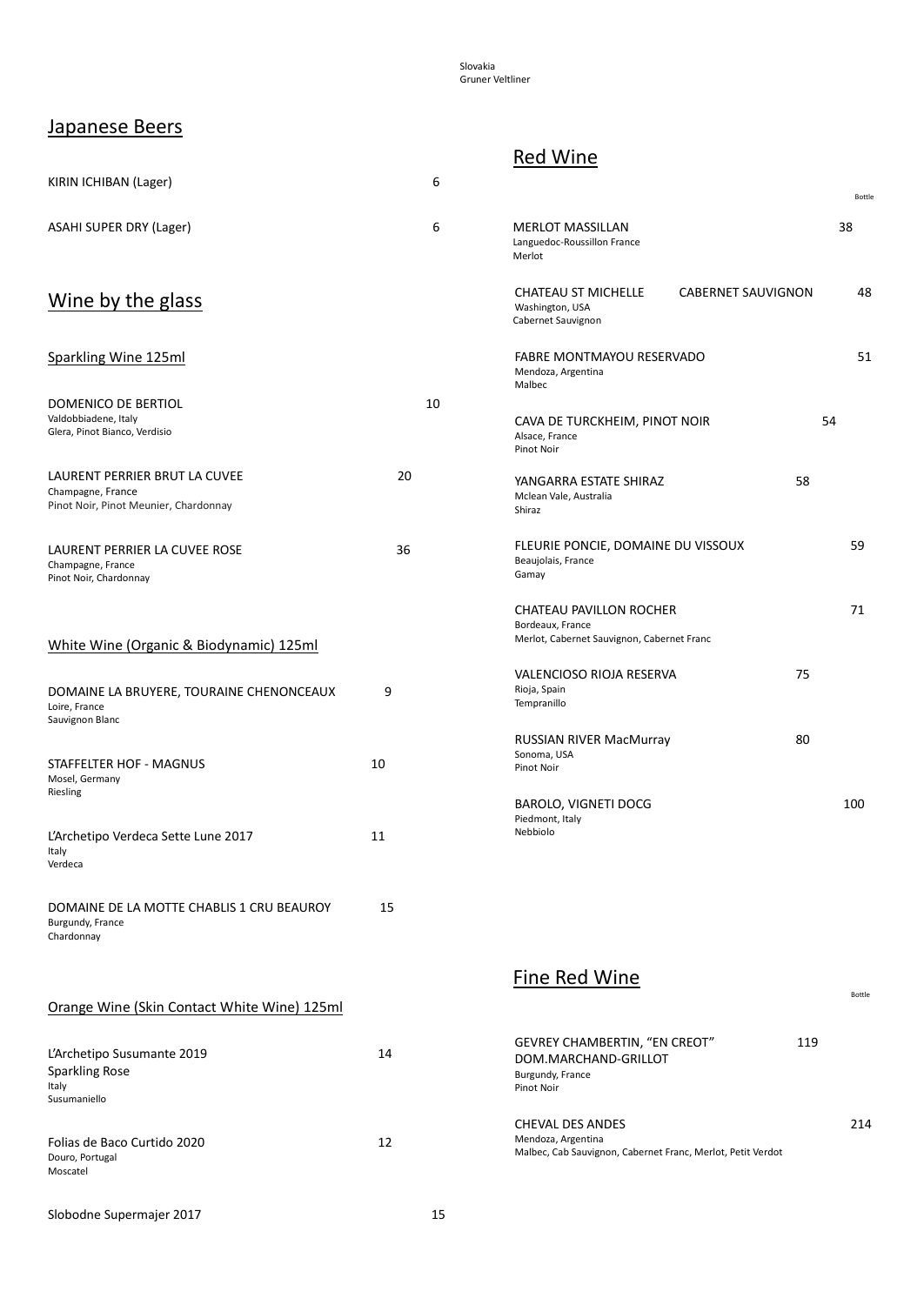#### Koshu Wine 125ml

| Orange Wine (Skin Contact White Wine)                                |              | Chateau Mercian Iwasaki<br>Yamanashi, Japan<br>Koshu                 | 11   |
|----------------------------------------------------------------------|--------------|----------------------------------------------------------------------|------|
| Folias de Baco Curtido 2020<br>Douro, Portugal<br>Moscatel           | Bottle<br>55 | Chateau Mercian Gris de Gris<br>Yamanashi, Japan<br>Koshu            | 13   |
| L'Archetipo Verdeca Sette Lune 2017<br>Puglia, Italy<br>Verdeca      | 60           | Red Wine 125ml                                                       |      |
| Sammontana Primo Fuoco Bianco 2019<br>Tuscany, Italy<br>Trebbiano    | 65           | MERLOT, MASSILLAN<br>Languedoc-Roussillon, France<br>Merlot          | 9    |
| L'Archetipo Susumante 2019<br><b>Sparkling Rose</b><br>Puglia, Italy | 65           | <b>CHATEAU ST.MICHELLE</b><br>Washington, USA<br>Cabernet Sauvignon  | 10   |
| Susumaniello<br>Slobodne Supermajer 2017<br>Slovakia                 | 70           | CAVA DE TURCKHEIM, PINOT NOIR<br>Alsace, France<br>Pinot Noir        | 12   |
| Gruner Veltliner                                                     |              | FLEURIE PONCIE, DOMAINE DU VISSOUX<br>Beaujolais, France<br>Gamay    | 12   |
| Koshu Wine                                                           | Bottle       | Rose Wine 125ml                                                      |      |
| Chateau Mercian Iwasaki<br>Yamanashi, Japan                          | 51           | <b>COSTIERES DE NIMES</b><br>Rhone Valley, France<br>SYRAH, Grenache | 9    |
| Chateau Mercian Gris de Gris<br>Yamanashi, Japan                     | 61           |                                                                      |      |
|                                                                      |              | <b>Sweet Wine</b>                                                    | 70ml |
|                                                                      |              | TOKAJI, KATINKA PATRICIUS                                            | 14   |

Tokaji, Hungary Harzlevelu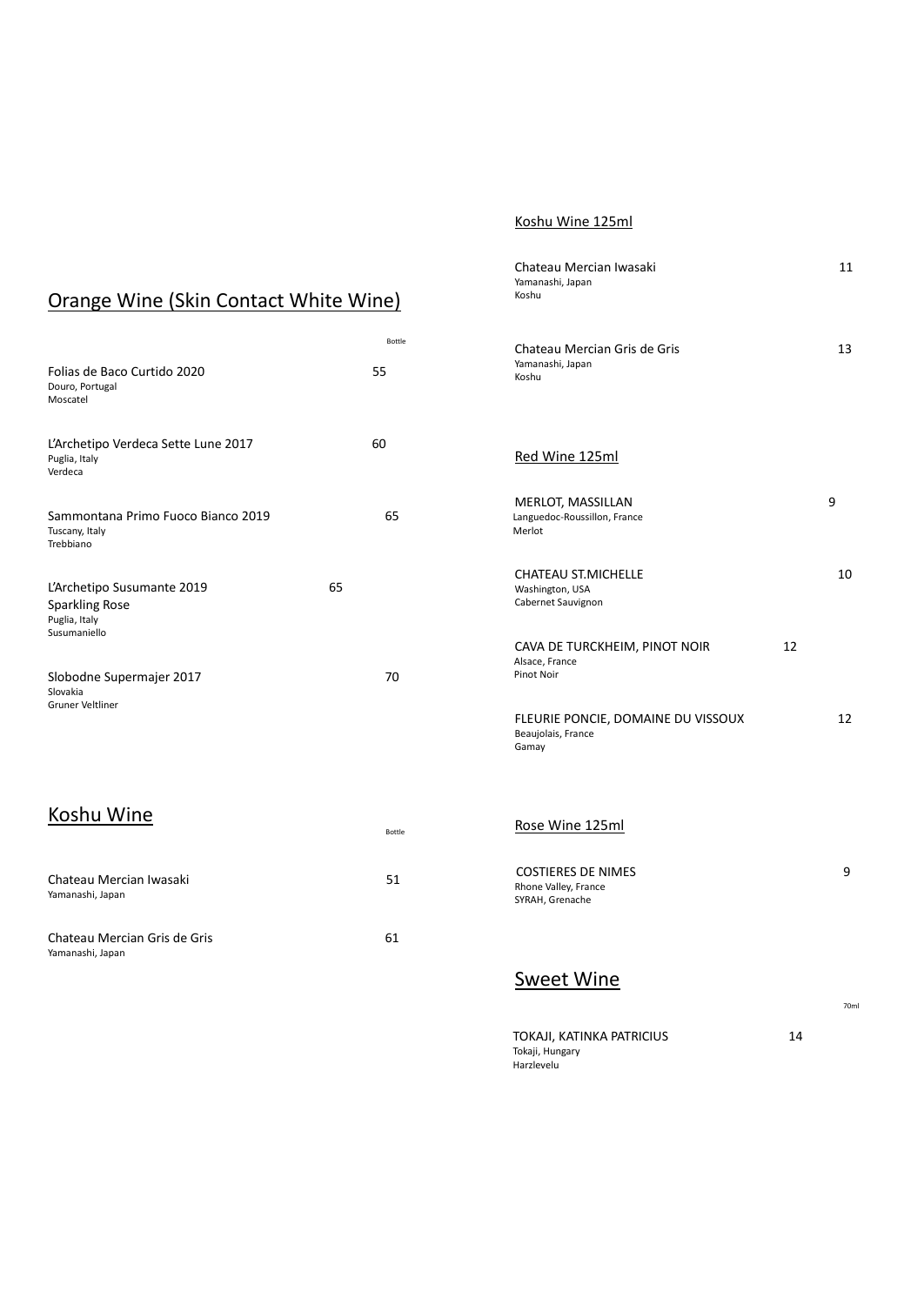# **Sake**

## White Wine (Organic & Biodynamic)

#### Honjozo

| <u></u>                                                                                            |       |       |        |                                                                             |     | Bottle |
|----------------------------------------------------------------------------------------------------|-------|-------|--------|-----------------------------------------------------------------------------|-----|--------|
|                                                                                                    | 100ml | 300ml | Bottle | DOMAINE LA BRUYERE, TOURAINE CHENONCEAUX<br>Loire, France                   | 38  |        |
| <b>GOKAI - TAKARA KASEN</b><br>smooth, light and dry<br>Kyoto, Japan                               | 9     | 27    | 58     | Sauvignon Blanc                                                             |     |        |
| YOSHINOSUGI TARU NO KAORI<br>woody, fresh and aromatic<br>Kyoto, Japan                             |       |       | 22     | STAFFELTER HOF - MAGNUS<br>Mosel, Germany<br>Riesling                       | 41  |        |
| Junmai                                                                                             |       |       |        | <b>GRANBAZAN ETIQUETA AMBER</b><br>Spain<br>Albarino                        | 56  |        |
|                                                                                                    | 100ml | 300ml | Bottle |                                                                             |     |        |
| SHIRAKABEGURA KIMOTO<br>10<br>flavourful and aromatic, yet subtle and extra smooth<br>Hyogo, Japan | 30    | 67    |        | YANGARRA ESTATE ROUSSANE<br>South Australia<br>Chardonnay                   | 57  |        |
| KAWATSURU MUROKA<br>well-balanced and flavoursome Junmai<br>Kagawa, Japan                          | 11    | 33    | 70     | DOMAINE DE LA MOTTE CHABLIS 1 CRU BEAUROY<br>Burgundy, France<br>Chardonnay | 65  |        |
| KIKUISAMI 36 SAMURAI<br>light and fruity with melon and apple<br>Yamagata, Japan                   | 11    | 33    | 70     | SILICE VITICULTORES<br>Galicia, Spain<br>Treixadura, Palomino               |     | 70     |
| Ginjo / Junmai Ginjo                                                                               |       |       |        | SEPP MOSER GEBLING<br>Kremstal, Austria<br><b>Riesling Reserve</b>          |     | 71     |
|                                                                                                    | 100ml | 300ml | Bottle |                                                                             |     |        |
| <b>JOZEN MIZUNOGOTOSHI</b><br>12<br>very light, dry, crisp and clean<br>Niigata, Japan             | 36    | 76    |        | POSSA CINQUE TERRE AMPHORA<br>Liguria, Italy<br>Bosco, Albarola             |     | 77     |
| TOSAZURU "AZURE"<br>brewed with the purest deep sea spring water, clean finish                     | 14    | 42    | 95     |                                                                             |     |        |
| Kochi, Japan                                                                                       |       |       |        | Fine White Wine                                                             |     |        |
|                                                                                                    |       |       |        |                                                                             |     | Bottle |
| Daiginjo / Junmai Daiginjo                                                                         |       |       |        | PULIGNY MONTRACHET PREMIER CRU LA GARENE<br>Burgundy, France<br>Chardonnay  | 120 |        |
|                                                                                                    | 100ml | 300ml | Bottle |                                                                             |     |        |
| DASSAI 39<br>fruity aromas of apple, pear and strawberry. long finish<br>Yamaguchi, Japan          | 15    | 45    | 95     |                                                                             |     |        |
| KUBOTA MANJU<br>a potent Daiginjo sake for martini fans<br>crisp and bone dry<br>Niigata, Japan    | 16    | 48    | 99     |                                                                             |     |        |
|                                                                                                    |       |       |        |                                                                             |     |        |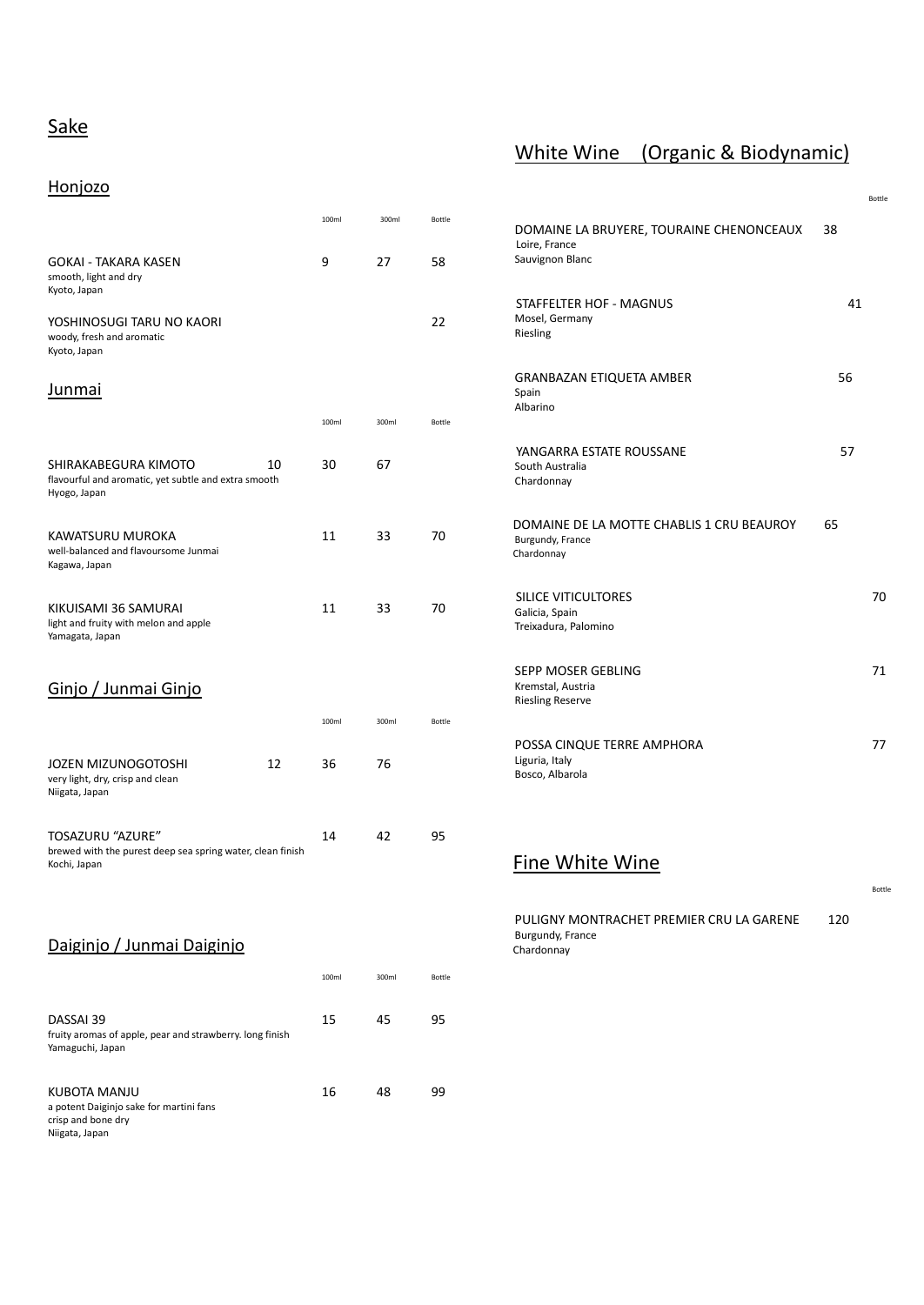# **Sparkling**

#### **Champagne**

| <b>CUVEE PRESTIGE MILLESIME GOBILLARD</b><br>Champagne, France<br>Chardonnay, Pinot Noir    |     | Bottle<br>85 |
|---------------------------------------------------------------------------------------------|-----|--------------|
| LAURENT PERRIER BRUT LA CUVEE<br>Champagne, France<br>Pinot Noir, Pinot Meunier, Chardonnay | 120 |              |
| RUINART BLANC DE BLANCS<br>Reims, France<br>Chardonnay                                      | 155 |              |
| <b>DOM PERIGNON BRUT</b><br>Reims, France<br>Chardonnay, Pinot Noir                         |     | 215          |
| <u>Prosecco</u>                                                                             |     | Bottle       |
| DOMENICO DE BERTIOL<br>Valdobbiadene, Italy<br>Glera, Pinot Bianco, Verdisio                |     | 45           |
| Champagne Rose                                                                              |     | Bottle       |
| TAITTINGER Prestige Rose<br>Champagne, France<br>Pinot Noir, Chardonnay                     |     | 80           |
| LAURENT PERRIER LA CUVEE ROSE<br>Champagne, France<br>Chardonnay, Pinot Noir                | 180 |              |
| Rose Wine                                                                                   |     |              |
| <b>COSTIERES DE NIMES</b><br>Rhone Valley, France<br>Syrah, Grenache                        |     | Bottle<br>36 |

#### Premium Junmai Daiginjo

| NABESHIMA<br>Elegant, soft and fruity with a light yet tasteful body<br>Saga, Japan           | 195 |
|-----------------------------------------------------------------------------------------------|-----|
| DASSAI 23<br>pinnacle of perfection, elusive, subtle, impeccably balanced<br>Yamaguchi, Japan | 210 |

Bottle

# Sparkling Sake

|                                                                          |    |             | Bottle       |
|--------------------------------------------------------------------------|----|-------------|--------------|
| SHIRAKABEGURA MIO (150ml)<br>light, refreshing, good sweetness from rice |    |             | 18           |
| Ume-shu (Plum sake)                                                      |    |             |              |
| URAKASUMI UME SHU<br>Miyagi, Japan                                       |    | 100ml<br>15 | Bottle<br>85 |
| Yuzu-shu (Yuzu sake)                                                     |    |             |              |
| <b>TSUKASABOTAN YAMA YUZU</b><br><b>SHIBORI</b><br>Kochi, Japan          | 13 | 100ml<br>83 | Bottle       |
| <b>Shochu</b> (Japanese spirit)                                          |    |             |              |
|                                                                          |    | 50ml        | Bottle       |
| TOMINO HOZAN<br>Imo Shochu (Sweet potato)<br>Kagoshima, Japan            | 8  | 80          |              |

#### Sweet Wine

Tuscany, Italy Merlot

| TOKAJI, KATINKA PATRICIUS | 45 |
|---------------------------|----|
| Tokaji, Hungary           |    |
| Harzlevelu                |    |

Bottle

FATTORIA SAMMONTANA PRIMO FUOCO 40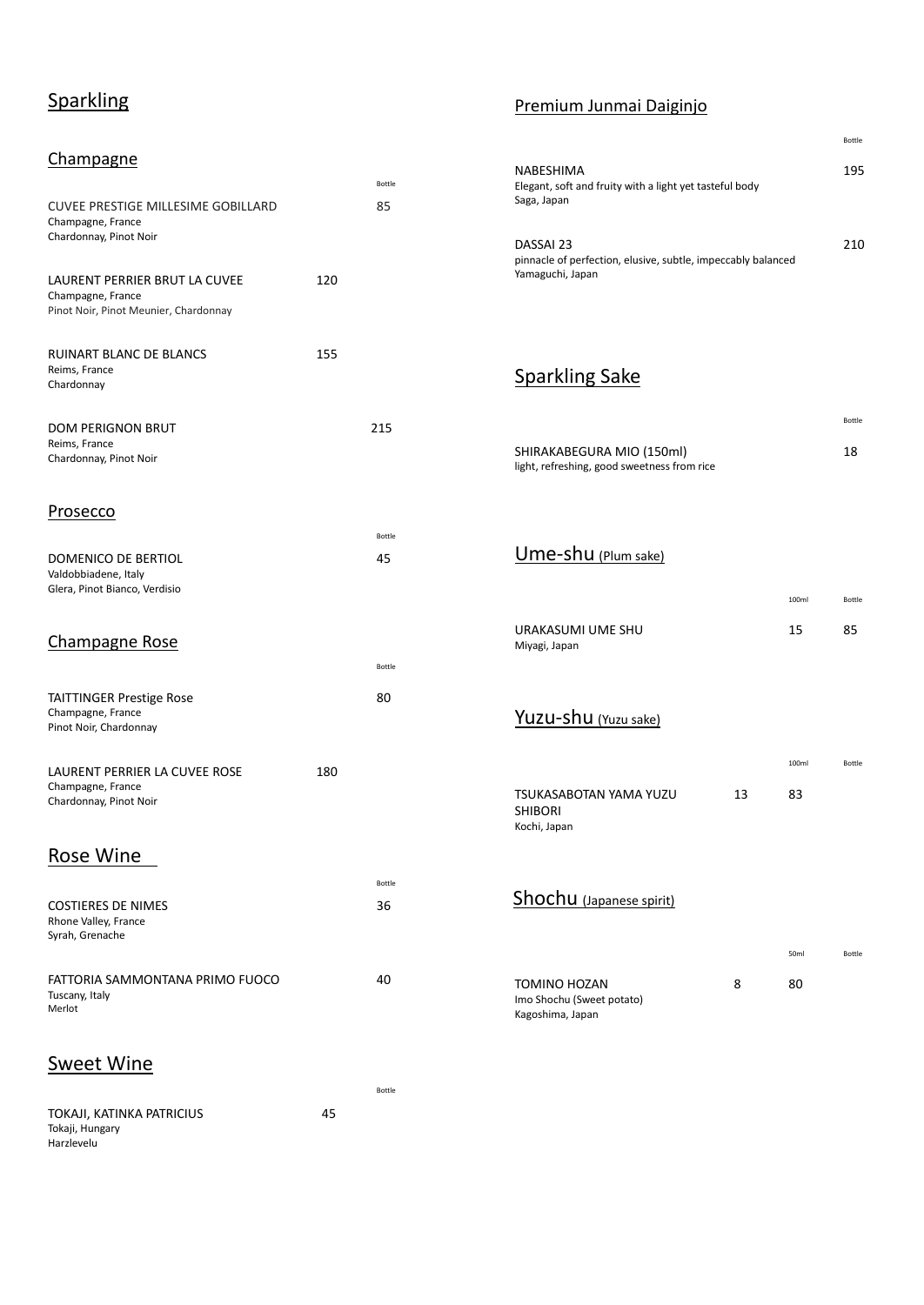# **Whisky**

|                                                     |    | 50ml |
|-----------------------------------------------------|----|------|
| HIBIKI JAPANESE HARMONY<br><b>Blended whisky</b>    | 20 |      |
| YAMAZAKI 12<br>Single malt                          |    | 35   |
| YAMAZAKI 18<br>Single malt                          |    | 110  |
| JOHNNIE WALKER BLACK LABEL<br><b>Blended whisky</b> |    | 14   |
| JACK DANIELS No 7<br><b>Blended whisky</b>          | 14 |      |
| <b>CHIVAS REGAL 12</b><br><b>Blended whisky</b>     | 16 |      |
| <b>MONKEY SHOULDER</b><br><b>Blended whisky</b>     |    | 16   |
| <b>GLENMORANGIE 10</b><br>Single malt               |    | 14   |
| <b>BUSHMILLS 10</b><br><b>Blended whisky</b>        |    | 14   |
| THE BALVENIE 12<br>Single malt                      | 18 |      |
| THE BALVENIE 21<br>Single malt                      | 35 |      |



# WINE LIST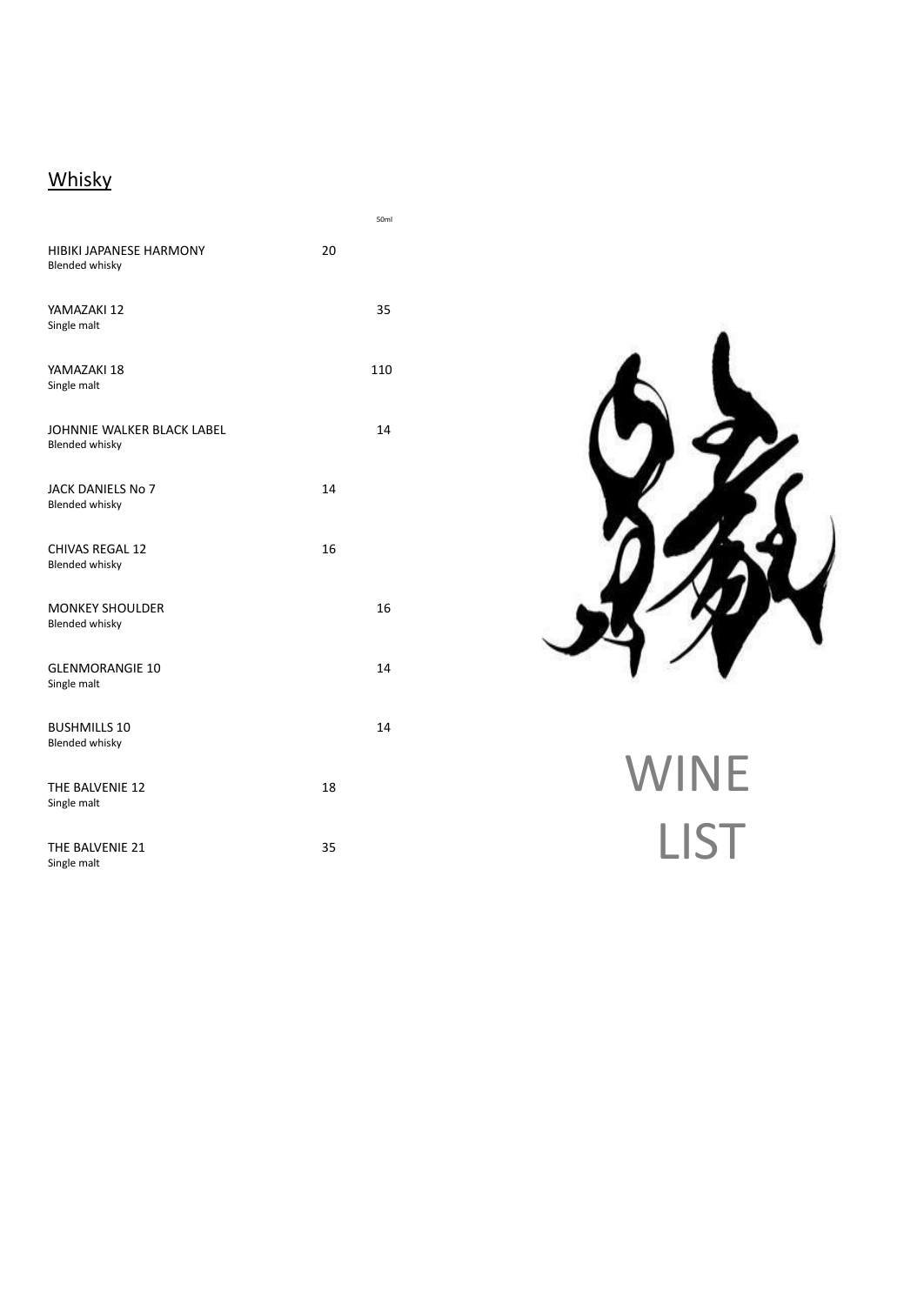# **Coffee**

|--|--|--|--|--|--|

50ml

| Espresso                                   |     | $\mathsf S$             | <b>BEEFEATER</b>             |                  | 9      |
|--------------------------------------------|-----|-------------------------|------------------------------|------------------|--------|
| Macchiato                                  |     | $\sqrt{5}$              | TANQUERAY                    |                  | $11\,$ |
| Double Espresso                            |     | $\sqrt{5}$              | <b>BOMBAY SAPPHIRE</b>       | 12               |        |
| Double Macchiato                           | 5   |                         | <b>BROCKMANS PREMIUM</b>     |                  | 14     |
|                                            |     |                         | LONDON No1                   | 16               |        |
| Americano                                  |     | $\mathsf S$             | <b>HENDRICK'S</b>            |                  | 14     |
| Cappuccino                                 |     | 5                       | <b>Vodka</b>                 |                  | 50nl   |
| Latte                                      |     | $\sqrt{5}$              | SNOW QUEEN                   |                  | 9      |
|                                            |     |                         | <b>GREY GOOSE</b>            |                  | 16     |
| <b>Tea</b>                                 |     |                         | BELUGA RUSSIAN NOBLE         |                  | 16     |
| Breakfast Tea                              |     | 3.5                     | Tequila                      |                  | 50ml   |
| Earl Grey Tea                              |     | 3.5                     | TEQUILA SILVER JOSE CUERVO   |                  | 12     |
| Jasmine Green Tea                          | 3.5 |                         | Mezcal                       |                  |        |
|                                            |     |                         |                              |                  | 50ml   |
| Fresh Ginger Tea                           |     | 4                       | <b>ILEGAL ANIEJO</b>         | 22               |        |
| Oolong Tea (Cold)                          |     | $\mathsf S$             | Cognac                       |                  | 50ml   |
|                                            |     |                         | PRUNIER XO                   |                  | 25     |
| Japanese Tea                               |     |                         | Rum                          |                  | 50ml   |
| Sencha                                     |     | $\overline{\mathbf{5}}$ | HAVANA CLUB 3 YEARS          |                  | 11     |
| green tea                                  |     |                         |                              |                  |        |
| Hoji-cha                                   |     | 5                       | PLANTATION XO 20 ANIVERSARIO |                  | 20     |
| toasted tea                                |     |                         | <b>Liqueurs</b>              |                  | 50ml   |
| Genmai-cha<br>toasted brown rice green tea |     | 5                       | APEROL                       |                  | 9      |
|                                            |     |                         | CAMPARI                      | $\boldsymbol{9}$ |        |